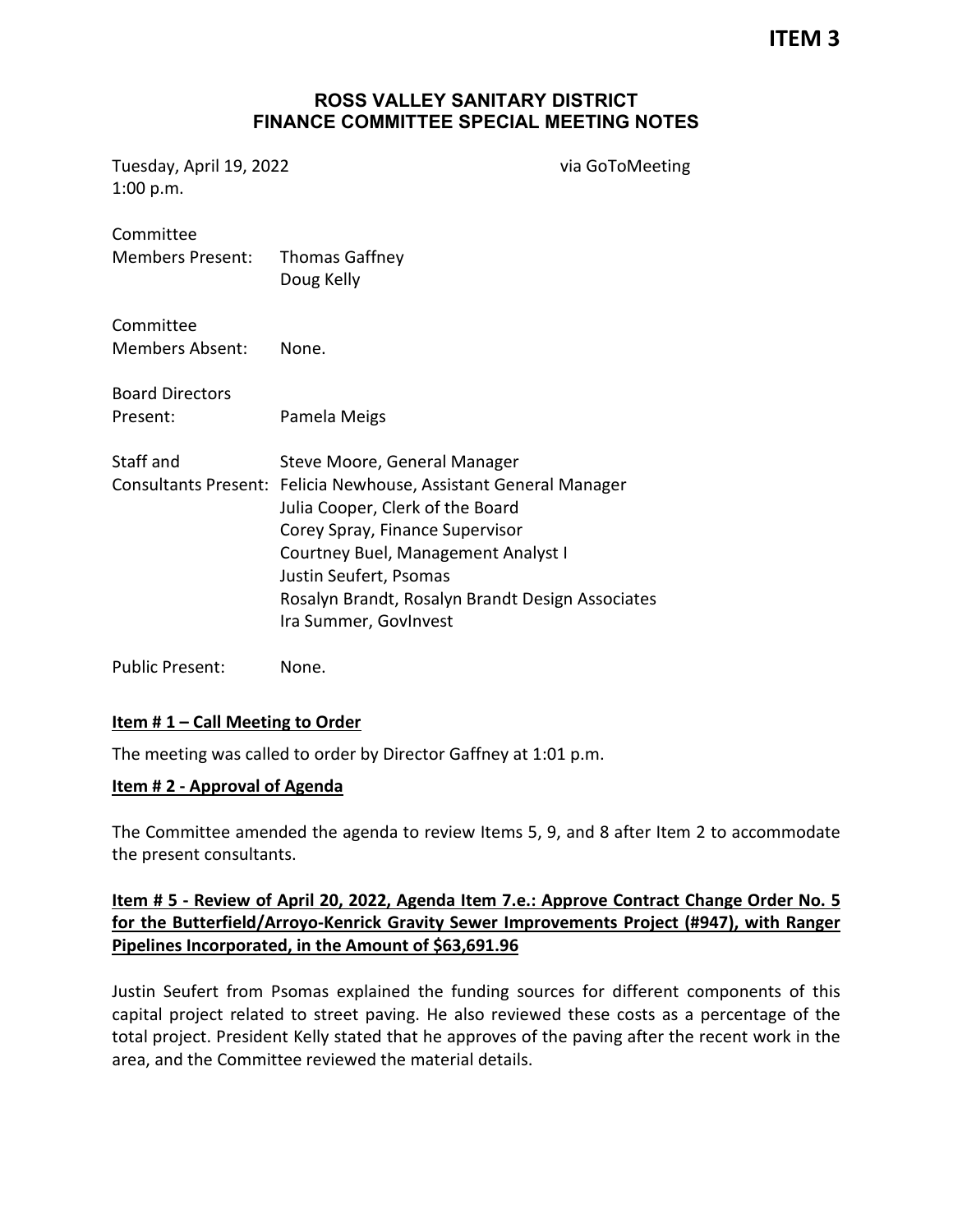# **Item # 9 - Review of April 20, 2022, Agenda Item 9: Consideration of Authorizing the General Manager to Execute an Amendment to an Approved Consultant Services Agreement with Rosalyn Brandt Design Associates, Related to Project Management for the RVSD Headquarters Consolidation Project**

AGM Newhouse reviewed the original agreement and scope of services with Rosalyn Brandt as well as the expected next steps for interior design and move management. The Committee discussed the timeline for 1111 Andersen and additional details.

# **Item # 8 - Review of April 20, 2022, Agenda Item 8: Consideration of Accepting the District's Defined Benefit Pension Plan and OPEB Valuation Reports as of Measurement Date June 30, 2020; and Discussion and Direction on CEPPT and CERBT Investment Strategies**

AGM Newhouse introduced the actuarial reports, unfunded liabilities, and the two established trusts included in this item. She reviewed the financial policies that guide the District's investments. Ira Summer from GovInvest gave a presentation reviewing the Other Post Employment Benefits (OPEB) and pension liabilities of the District. He compared the unfunded liabilities to other districts in the CalPERS risk pool, funding strategies, and offered options to use the assets currently in the investment trust. The Committee discussed these options and stated their preferences regarding the funding plan for the pension and OPEB liabilities.

They also discussed the employee funded benefit and its effect on the OPEB liability. AGM Newhouse offered options to expedite the funding of the OPEB liability with additional investment.

# **Item # 3 – Approval of March 15, 2022, Finance Committee Meeting Notes**

The Committee approved the Finance Committee notes for March 15, 2022.

# **Item # 4 - Review of April 20, 2022, Agenda Item 7.c.: Accept the Interim Financial Statements of February 2022**

The Committee reviewed the interim financial statements for February, including comments on the revenue summary setting up a pay-go capital program. Director Gaffney made a suggestion to indicate employee-funded check register items.

# **Item # 6 - Review of April 20, 2022, Agenda Item 7.f.: Authorize the General Manager, Upon Review and Approval of Counsel, to Execute a Contract with Primex for the Lift Station Level Controllers Project, (# 935) in an Amount Not to Exceed \$99,842**

GM Moore introduced this item to address the replacement lift station components and this new software will be more integrated with CMSA monitoring programs. The Committee asked about the anticipated cost, and GM Moore reviewed the qualifications of the three quotes.